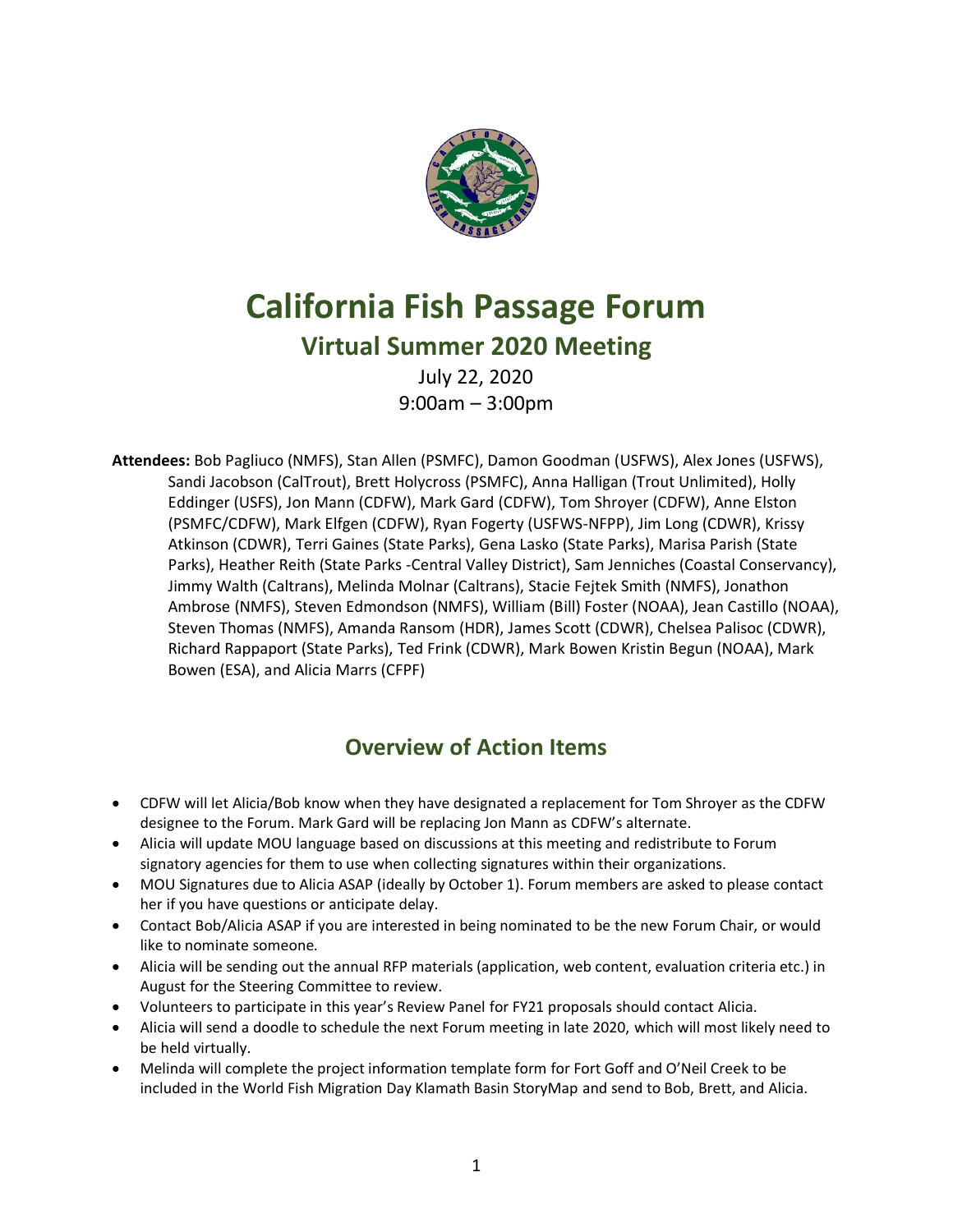- The Forum's Committees will discuss ways that they could engage with the NMFS Reintroduction Network.
- Forum members and their organizations are encouraged to follow the Forum's new twitter handle (@CAFishPassForum).

# **Meeting Minutes**

# **Forum Administration**

#### **Member Updates**

- **National Marine Fisheries Service (NMFS)/NOAA Restoration Center**
	- $\circ$  Bob provided an update on the recent FERC decision regarding the Klamath River Dam removal process. The Klamath River Renewal Corporation (KRRC) has filed several orders to transfer the current license from PacifiCorp to KRRC. FERC accepted the transfer at the most recent hearing in July, but under the condition that PacifiCorp would be a co-applicant with KRRC, which does not absolve PacifiCorp of responsibility/liability. The KRRC signatories plan to continue to move forward, and will meet to determine how best to do so. While PacifiCorp has renewed their commitment to the dam removal process, it is unclear exactly what that will look like moving forward.
	- $\circ$  The NOAA Restoration Center secured funding to support a biologist to conduct a habitat and restoration project assessment and prioritization plan for the Klamath River from Iron Gate Dam to Upper Klamath Lake. Bob is working with PSMFC and Trout Unlimited to get this position filled and executed.

#### • **US Fish & Wildlife Service (USFWS)**

- o Ryan Fogerty, the California lead for USFWS' National Fish Passage Program, attended the Forum meeting for the first time. He hopes to be involved more in the future and is working with Damon Goodman and Alex Jones to find ways for NFPP and the Forum to coordinate efforts.
- $\circ$  USFWS has a new financial vehicle for contracting. The transition to this new system has caused contracting delays, but the glitches appear to be getting worked out. Damon is working with Stan Allen (PSMFC) on the cooperative agreement for the FY20 projects and NFHP operational funding. Damon is also working with Stan to spend down what was left of the last 5-year cooperative agreement between USFWS and PSMFC in support of the Forum.
- o Damon updated the Forum on the Potter Valley Project on the Eel River. PG&E has withdrawn their license with FERC, and a coalition has formed (that includes Humboldt County, Mendocino County, Sonoma Water, Round Valley Tribe) to develop creative solutions for the project. The coalition recently submitted a project proposal to take over the facility which would include the removal of Scott Dam, and a revision of passage at Van Arsdale. Agencies involved have had the opportunity to review the proposal and provide feedback.
- o This summer Alex Jones and Damon brought on a USFWS Directorate Fellow, Cassandra Doll, to examine passage assessment databases (including, but not limited to the PAD). Cassie will be presenting her findings during a webinar the week of August 3. Forum members will receive invites, and are encouraged to attend. Cassandra will also be developing a report at the end of her 12-week fellowship, under the guidance of Damon and Alex.

#### • **California Department of Fish & Wildlife (CDFW)**

o Mark Gard will be taking over for Jon Mann as the alternate to the Forum.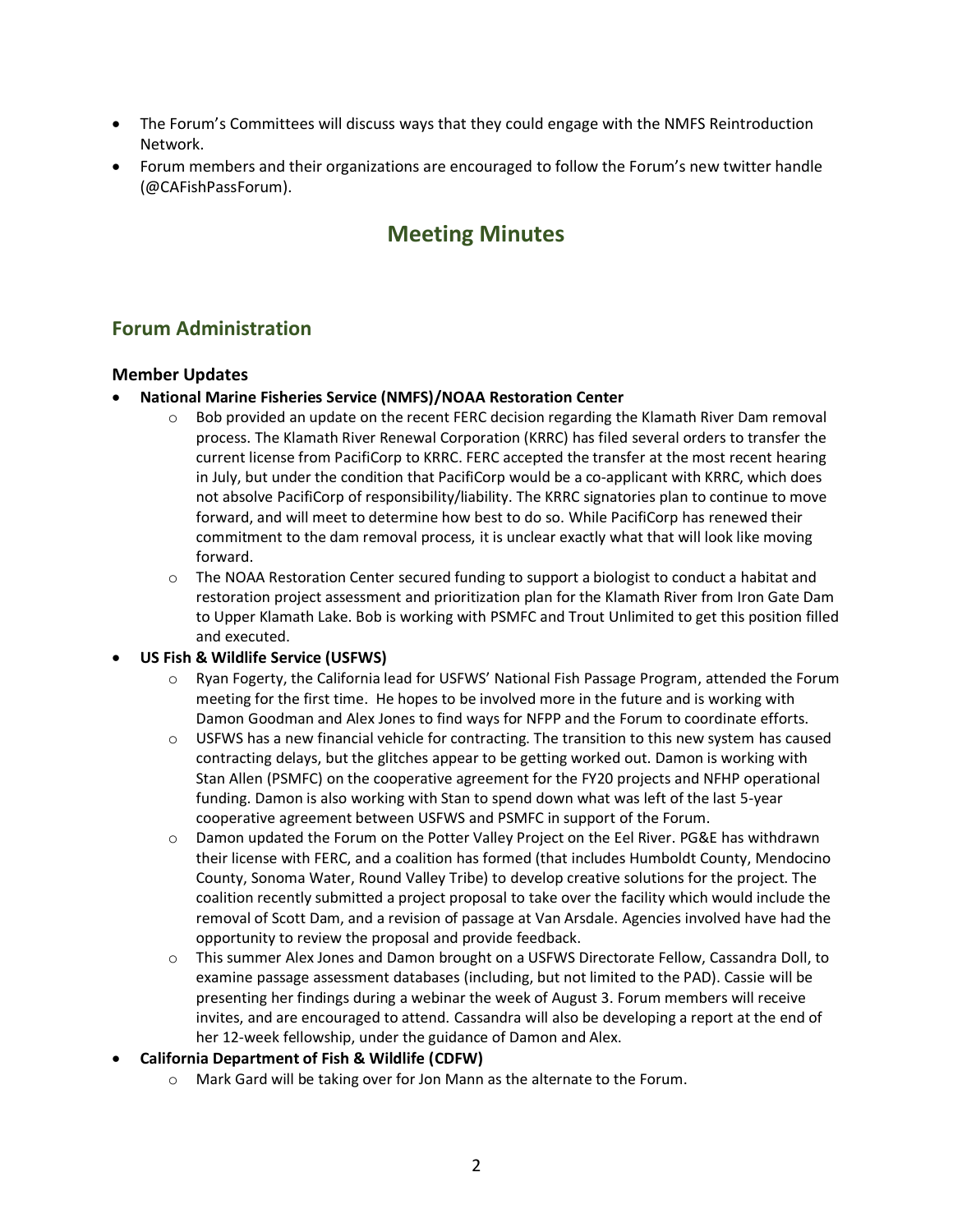- $\circ$  Tom Schroyer will be retiring soon, likely by September 30, 2020. CDFW has not designated his replacement, but they will update the Forum things progress.
- **California Department of Water Resources (DWR)**
	- $\circ$  Jim Long provided an update on the Riverine Stewardship Program. In early July the director approved the final awards list for the San Joaquin Fish Population Enhancement Program, which includes a few fish passage projects.
	- o DWR is also working with NMFS, and other agencies, on a Shasta Downstream juvenile collection project. DWR is excited for the presentation at this meeting by the NMFS Sacramento Office about fish passage above the Central Valley rim dams. DWR sees this as a very important response to climate change.

#### • **Pacific States Marine Fisheries Commission (PSMFC)**

o Stan Allen sits on the National Fish Habitat Partnership (NFHP) Board. The annual fall meeting which is typically held in October and in-person, will still happen, but discussions were still underway at the time of this meeting as to whether or not it would be held virtually. This meeting is also typically held in conjunction with the biennial FHP coordinator workshop. Alicia and Stan will keep the rest of the Forum informed as to the agenda and plans for these meetings. Steering Committee members are invited to listen in if they would like. *\*Shortly after the July 22 Forum meeting, the NFHP Board decided to hold these meetings virtually.\**

#### • **Trout Unlimited**

- o North Coast Coho Project has three fish passage projects they are working on this summer. Two are currently in the construction phase, and another is scheduled to begin towards the end of the season. Two other projects have recently received awards and should go to construction next summer.
- **U.S. Forest Service**
	- o USFS partnered with the National Fish and Wildlife Foundation (NFWF) on th[e California Forests](%09https:/www.nfwf.org/programs/northern-california-forests-and-watersheds/california-forests-and-watersheds)  [and Watersheds Infrastructure Resilience program.](%09https:/www.nfwf.org/programs/northern-california-forests-and-watersheds/california-forests-and-watersheds) The funding program removes targeted aquatic organism (AOP) passage barriers, and this year gave priority to Klamath, Shasta-Trinity, Six Rivers, Lassen, Mendocino, and Los Padres National Forests. The RFP recently closed, and expects the announcement of selected projects soon. Next year this opportunity may be expanded to the full state of California.
	- $\circ$  Holly had identified an alternate for USFS to the Forum, but unfortunately they have moved on to another position that does not correlate with the mission of the Forum. She will continue working with USFS to identify a new USFS alternate to support Holly with the Forum.
- **CalTrout**
	- $\circ$  Sandi Jacobsen and CalTrout are involved with seven large scale fish passage projects underway in Southern California.

#### **Forum Budget Update**

Stan provided the following overview of the Forum's current budget status**.** 

| 1072.17;.18; .19 | <b>Budgeted</b> | <b>Spent</b> | <b>Remaining</b> |
|------------------|-----------------|--------------|------------------|
| Personnel        | \$13,770        | \$13,770     | \$9,837          |
| Rents            | \$453           | \$487        | $$$ (34)         |

#### **CFPF NFHP Budget Status (USFWS)**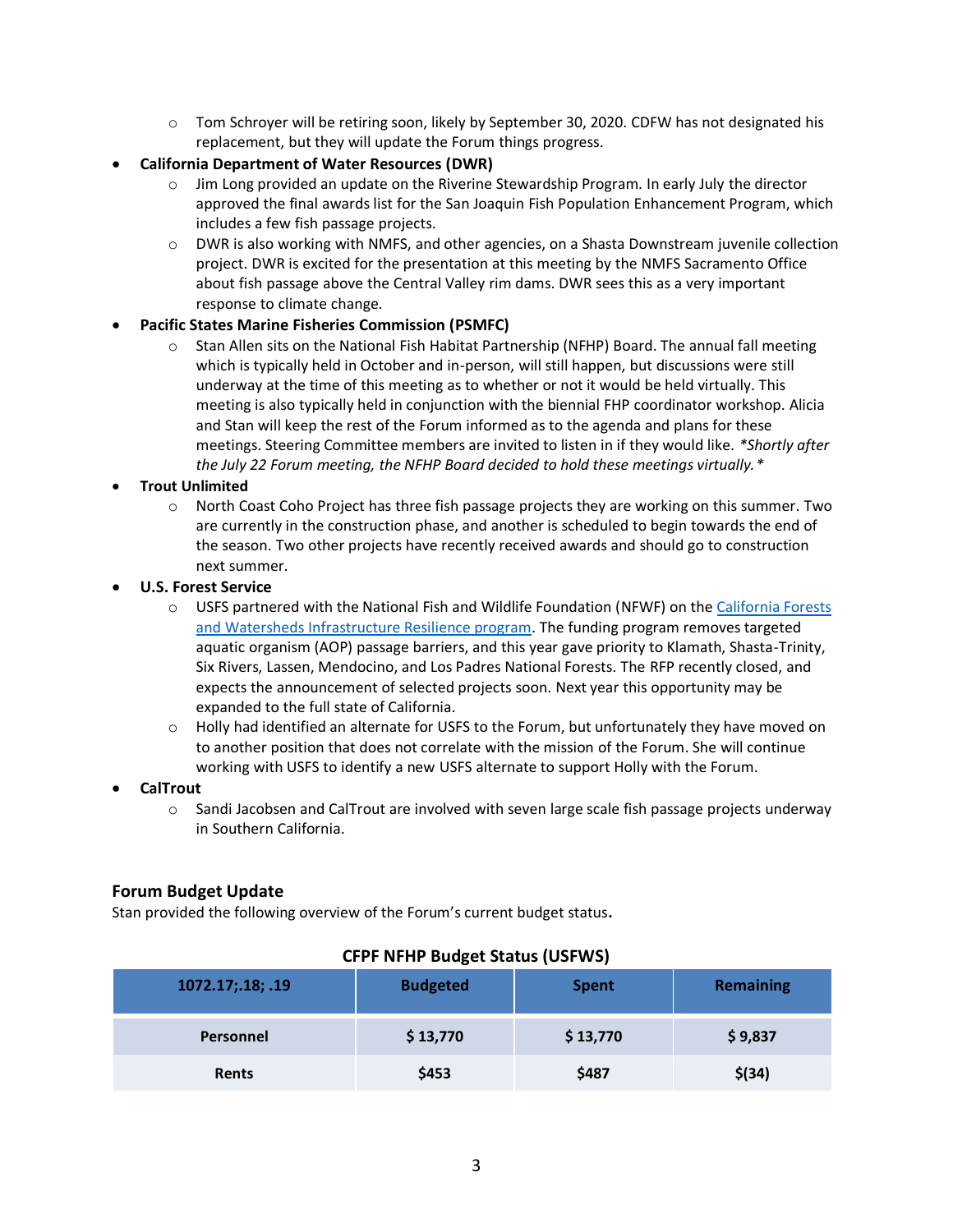| <b>Supplies/Software</b> | \$240     | \$240     | \$0      |
|--------------------------|-----------|-----------|----------|
| Sub-Contracts (*)        | \$496,009 | \$471,418 | \$24,523 |
| <b>Travel</b>            | \$2,140   | \$2,140   | \$0      |
| Sub-Totals               | \$512,612 | \$488,055 | \$24,557 |
| <b>Indirect</b>          | \$16,712  | \$13,096  | \$3,615  |
| <b>Totals</b>            | \$529,323 | \$501,151 | \$28,172 |

### **Sub-Contracts to Date**

End Date: 9/30/20 (new 5-year agreement that started 8/8/16)

| Western Fishes (Pacific Lamprey; 17-44)                  | \$20,000 (completed)         |
|----------------------------------------------------------|------------------------------|
| Trout Unlimited (Pennington Creek; 18-08)                | \$40,000 (completed)         |
| Forum Coordination (Creative Resource Strategies; 18-07) | \$36,000 (completed)         |
| CA State Parks (Benbow Dam; 18-25)                       | \$58,499 (completed)         |
| Gold Ridge RCD (Upper Green Valley; 18-26)               | \$30,089 (completed)         |
| Ecotrust (FISHPass User Interface; 18-90)                | \$63,500 (completed)         |
| Earth Island Institute (Davy Brown;18-96)                | \$44,538 (completed)         |
| Forum Coordination (Alicia Marrs; 19-30)                 | \$50,000 (completed)         |
| Harvey Diversion                                         | CANCELED                     |
| Neefus (Trout Unlimited; 19-25)                          | \$39,513 (completed)         |
| Cooper Mill (Trout Unlimited; 19-61)                     | \$65,782 (completed)         |
| Western Fishes (C Valley Lamprey; 20-124)                | \$21,000 (in progress)       |
| Owen Bissell (Photography; PO 15243)                     | \$3,600 (in progress)        |
| Mid-Klamath                                              | \$38,680 (directly funded by |
|                                                          | USFWS)                       |

# **CFPF NFHP Budget Status (USFWS)**

| <b>New 5-Year Agreement</b><br>(starting FY20) | <b>Budgeted</b> | <b>Spent</b> | <b>Remaining</b> |
|------------------------------------------------|-----------------|--------------|------------------|
| Personnel                                      | \$16,038        | \$0          | \$16,038         |
| Rents                                          | \$700           | \$0          | \$700            |
| Supplies/Software                              | \$4,196         | \$204        | \$3,992          |
| Sub-Contracts (*)                              | \$205,752       | \$41,083     | \$164,669        |
| <b>Travel</b>                                  | \$4,000         | \$326        | \$3,674          |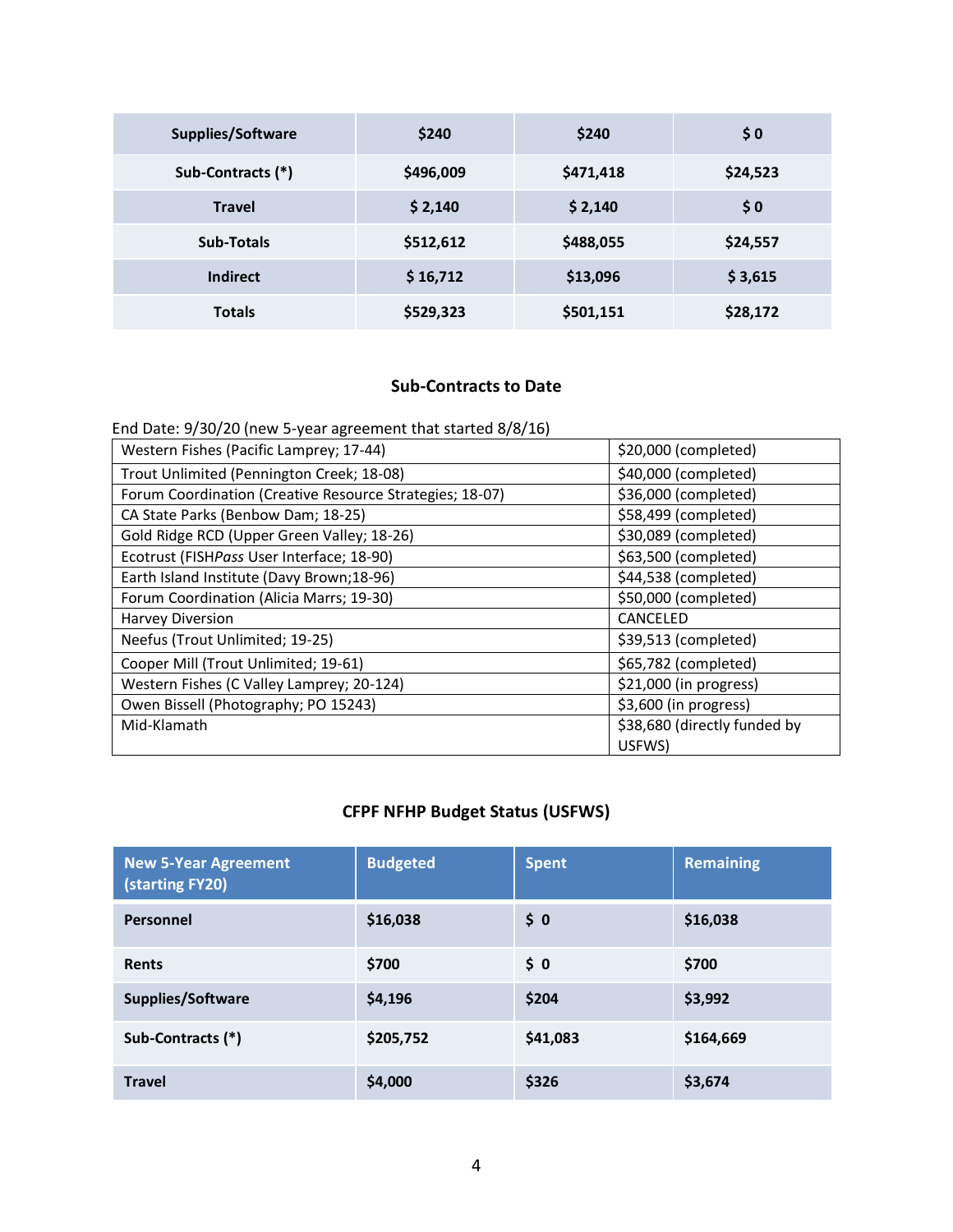| <b>Sub-Totals</b> | \$230,685 | \$41,613 | \$189,072 |
|-------------------|-----------|----------|-----------|
| <b>Indirect</b>   | \$6,826   | \$921    | \$5,905   |
| <b>Totals</b>     | \$237,511 | \$42,534 | \$194,977 |

1072.21 funding (2020 projects) not received as of July 22, 2020 from USFWS

# **Sub Contracts to Date**

New 5-Year Agreement with USFWS (F20AC00007)

#### **2019**

| Forum Coordination (Alicia Marrs; new)<br>Trout Unlimited (M-1) Road Crossing; new)<br>Gold Ridge RCD (Iron Horse; new)<br>Mid-Klamath Watershed Council (Seiad; new)<br>Trout Unlimited (Upper Novo-Skunk; new) | \$60,000 (in progress)<br>\$81,857 (in progress)<br>\$20,039 (in progress)<br>\$28,856 (in progress)<br>$$15,000$ (in progress) |
|------------------------------------------------------------------------------------------------------------------------------------------------------------------------------------------------------------------|---------------------------------------------------------------------------------------------------------------------------------|
| Tolowa Tribe (Pacific Lamprey - Rowdy)<br>Western Fishes (Pacific Lamprey - Sacramento)                                                                                                                          | \$19,500 (USFWS Direct)<br>\$34,853 (USFWS Direct)                                                                              |
| 2020                                                                                                                                                                                                             |                                                                                                                                 |
| <b>Forum Coordination</b>                                                                                                                                                                                        | \$                                                                                                                              |
| Smith River FISHPass                                                                                                                                                                                             | \$28,000                                                                                                                        |
| Santa Margarita                                                                                                                                                                                                  | \$47,410                                                                                                                        |
| <b>Strawberry Creek</b>                                                                                                                                                                                          | \$31,055                                                                                                                        |
| Montague-Granada Weir                                                                                                                                                                                            | \$49,269                                                                                                                        |
| W Tule Creek                                                                                                                                                                                                     | \$15,301                                                                                                                        |

### **Forum-Funded Project Status Updates**

Bob reviewed the current status of Forum-funded projects. Outside of the Kelly Gulch Fish Passage Project (USFS), which received Forum funding in FY14, all projects funded through FY18 have been completed.

All FY19 projects have executed contracts with either PSMFC (Iron Horse Vineyards Dam Removal Project, M-1 Road Fish Passage Improvement Project, Seiad Creek Off-Channel Connection Project), and Upper Noyo River-Skunk Train) or directly through USFWS (Lamprey Passage at Rowdy Creek and Lamprey Passage Design for Priority Obstacles in the Sacramento Basin) and are underway. The most recent progress reports can be found on the Forum intranet [here.](https://www.cafishpassageforum.org/intranet) Progress reports are due April 1, August 1, and Dec 1 to correlate with the various reporting needs of the Forum, USFWS, NFHP and PSMFC.

For the second year in a row (and only the second time), the Forum once again scored a level 3 (the highest level) on the FY 20 USFWS NFHP Annual Accomplishments Report and Work Plan. This score dictates the Forum's funding level, and a level 3 score meant that the Forum received \$188,405 in project funds. This is in addition to the \$85,000 the Forum receives to support stable operations.

The projects selected to receive FY20 funding (per the review conducted fall 2019) are listed above in Stan's budget update and were still awaiting contracts due to the delays in the USFWS contracting system at the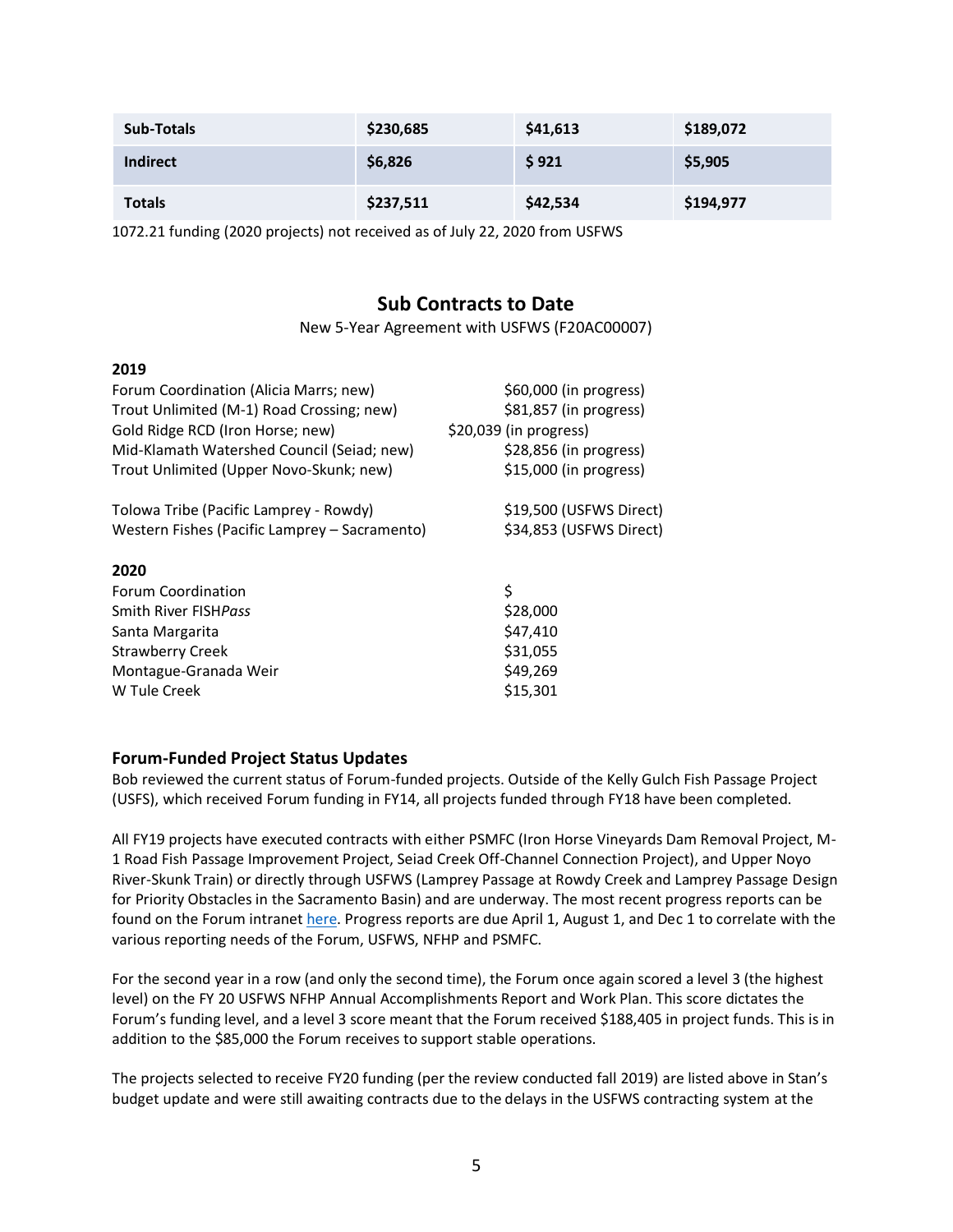time of this meeting. PSMFC has executed as much of the paperwork as possible, and is ready to work with USFWS to get them out as quickly as possible once the USFWS funding is available.

#### **FY2021 Funding Announcement Update**

Alicia reviewed the results of the FY20 funding solicitation, during which the Forum received 13 proposals, up from seven in FY19. She also reviewed the planned updates to the Request for Proposals (RFP) based on discussions the Forum had with Eric MacMillan about eligible projects during the Forum's September 2019 meeting. These changes would broaden the range of projects eligible to be funded beyond barrier removals to include things like assessments, monitoring, and outreach related to the Forum's goals and objectives.

Options of activities that fall under NFHP's umbrella of eligible activities to fund include assessments and monitoring, implementation, and building support with stakeholders (outreach/workshops). Activities that are NOT eligible to be funded with NFHP dollars include land acquisitions and research. Forum signatory members are also eligible to submit proposals, and National Fish Passage Program funding can also be leveraged by projects receiving CFPF/NFHP funding.

There were no objections by any of the Forum members present on the call to broadening the FY21 RFP criteria as described above. Alicia will update the RFP and other supporting materials and distribute it to the Forum Governance Committee and then the Steering Committee for the review and approval.

|               | <b>Proposed Timeline for 2021 RFP</b>                                                                                                                                                                                       |
|---------------|-----------------------------------------------------------------------------------------------------------------------------------------------------------------------------------------------------------------------------|
| July          | Coordinator updates application, criteria and other supporting documents.<br>$\bullet$<br>Sends to Governance Committee for Review/Approval<br>$\bullet$                                                                    |
| <b>August</b> | Forum Steering Committee opportunity to review<br>$\bullet$                                                                                                                                                                 |
| Sept          | 2021 RFP released for at least 30 days<br>$\bullet$<br><b>Identify members of Forum Review Panel</b><br>$\bullet$                                                                                                           |
| October       | Deadline for submissions (early/mid Oct)<br>$\bullet$<br>Coordinator conducts preliminary eligibility screen and distributes to Review Panel for<br>$\bullet$<br>2-3 week review                                            |
| <b>Nov</b>    | Review Panel meets to discuss scores/rankings and make recommendation<br>$\bullet$<br>Governance Committee reviews Review Panel recommendation, decides on final<br>$\bullet$<br>recommendation to Forum Steering Committee |
| <b>Dec</b>    | <b>Final Recommendations to Steering Committee for approval</b><br>$\bullet$                                                                                                                                                |
| Jan           | Final Recommendations included in USFWS/NFHP Annual Accomplishments Report<br>$\bullet$                                                                                                                                     |

The following is the proposed timeline for the Forum's RFP for FY21.

#### **Nomination Process for New Chair of the Forum**

The Forum Chair (and Vice Chair) cannot serve more than two consecutive two-year terms. Bob's second term as Forum Chair will end at the end November 2020. Given the short time frame, and in the event that a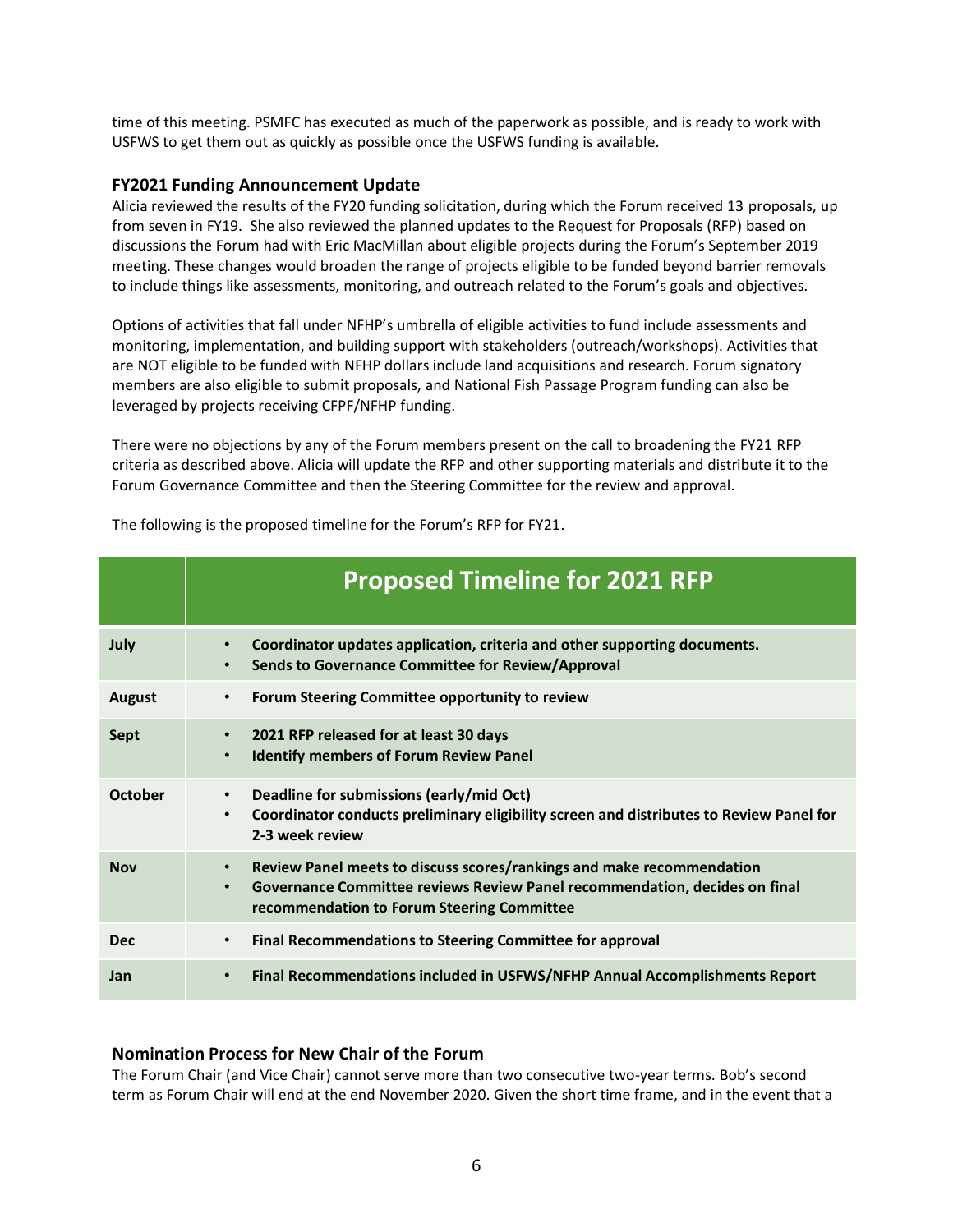new chair is not elected before the end of the year, Bob asked the Forum Steering Committee members present during this call to approve extending his current term through the end of 2020. This motion was unanimously approved by representatives from all Forum Signatory Agencies present on this call (Caltrans and Coastal Conservancy were not present at this point in the meeting, so they did not vote).

The Forum Steering Committee reviewed the roles and responsibilities of the Forum Chair which are as follows:

- Represent the Forum as its point person and spokesperson.
- Seek opportunities to solicit new Forum representatives to expand the capacity of the Forum to address fish passage issues in California.
- Serve as a member of the Governance Committee
- Facilitate periodic communication among Forum members to ensure progress on Forum action items.
- Communicate with the Vice Chair to ensure effective coordination, issue identification, and strategic implementation of action items.
- Work with the Forum Coordinator to develop and finalize the agenda for Forum meetings.

Nominations were solicited during the meeting, but none were proposed at that time. Please reach out to Bob and/or Alicia if you are interested in being nominated or nominating a colleague.

The Forum Steering Committee agreed to vote on the next Forum Chair at the next Forum meeting later this year.

#### **Other Forum Business**

#### **Barriers to Tidal Connectivity Project Update (MSCG 2019)**

Alicia gave an update on the Barriers to Tidal Connectivity project the Forum received Multi State Conservation Grant (MSCG) funding for in FY19. This project is a collaboration with the Pacific Marine & Estuarine Fish Habitat Partnership (PMEP) and the Pacific Lamprey Conservation Initiative (PLCI) with the goal of characterizing and synthesizing information available regarding the location of intertidal water crossing structures and their impacts on estuarine fish and their habitats.

Tasks identified in the SOW include:

- **Identify existing efforts underway** to document restrictions to tidal connectivity
- **Data mining** effort to build data management relationships across the region and compile a list of data sources that ID locations of passage/connectivity sites.
- **Conduct a gap analysis** by identifying locations on the landscape where data and information is lacking
- Explore **spatial analysis** methods that could prove useful in identifying the **inland areas behind identified tidal structures/restrictions**
- **Host a workshop** to identify gaps and technical information needed to address ways to reduce restrictions as well as share tools and products developed.

Status updates on project deliverables:

- **ArcGIS data catalog** of linkages to dynamic, spatially explicit GIS data layers describing locations of tidal connectivity structures.
- COMPLETE (Nov 2019-April 2020)
- **In-person Workshop** convening partners across all three collaborating fish habitat partnerships (PMEP, CFPF, & PLCI).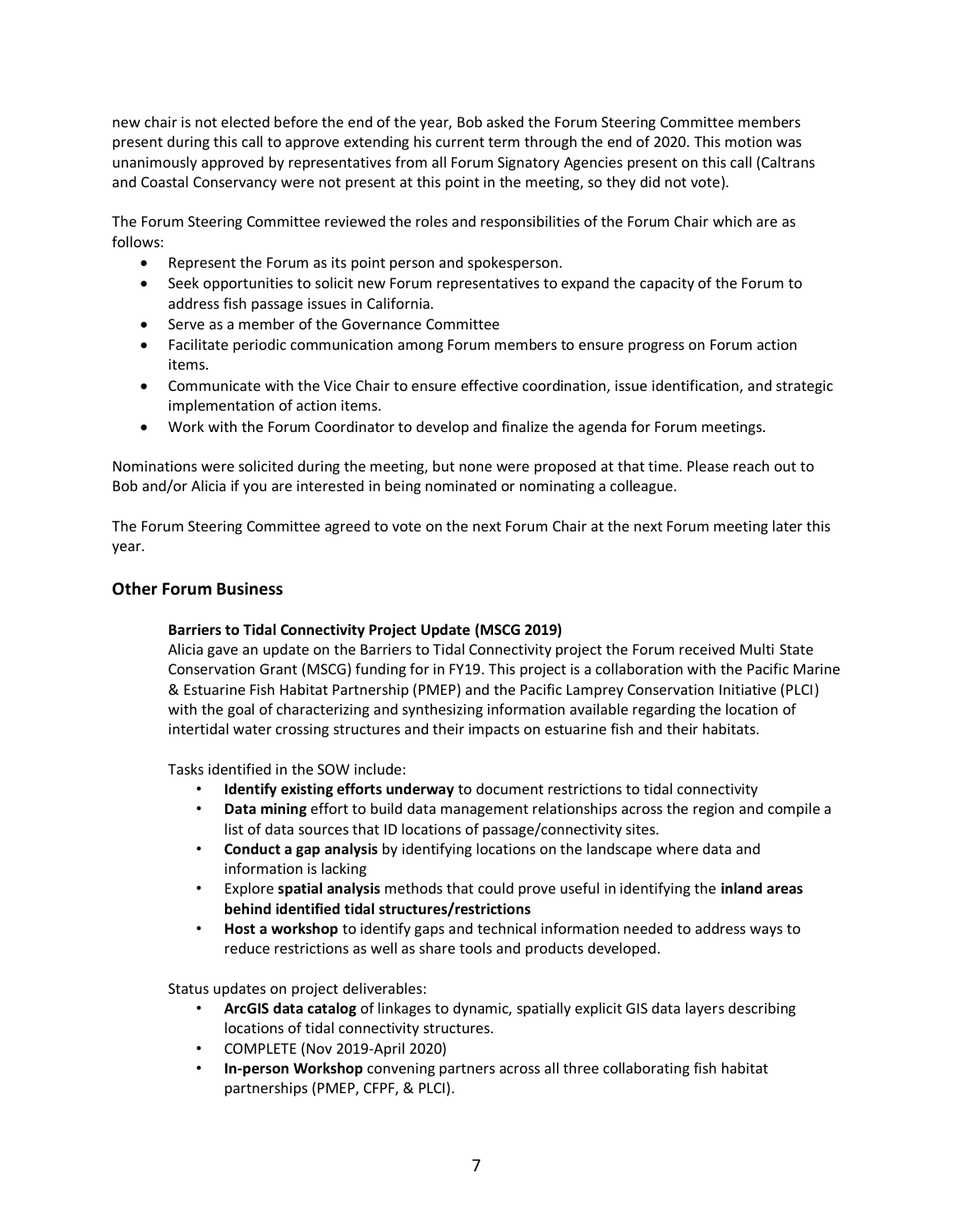- This workshop has been POSTPONED & MODIFIED and **will be held virtually Oct 28 & 29.**
- **Report** summarizing the spatial data sources that were catalogued and the key data gaps identified throughout the effort (including the workshop).
- **NEW:** Complete a data collection, synthesis, or compilation based on science and data gaps and/or action items identified in the workshop.
	- This would utilize funding originally set aside to support travel/meeting, but no longer needed due to the workshop being moved to a virtual setting.
	- A No Cost Extension through Dec 2021 has been requested in order to spend funds previously set aside to support travel etc. for an in-person Summit.

#### **California Fish Passage Summit Proposal Update (MSCG 2021)**

This spring, NFHP asked that the FHPs once again submit proposals for the annual MSCG solicitation under the umbrella theme of Communication & Outreach. There was a very short turn around on this request, and FHPs were encouraged to submit the same proposal they had the year before under the same theme. The Governance Committee approved this approach, and Alicia resubmitted the proposal agreed upon by the Forum last year for \$20,000 to put on a California Fish Passage Summit and develop related outreach materials.

The goal is to convene entities interested in fish passage solutions in California, and develop strategies for collaboration, data sharing, and tracking of progress. The Summit would consist of a variety of presentations, workshops/trainings, and possibly field trips exploring fish passage case studies and recent advancements to improve fish passage engineering and permitting in the state.

If funded, this Summit would be an opportunity to:

- Showcas[e FISH](http://www.fishpass.psmfc.org/)*[Pass](http://www.fishpass.psmfc.org/)* and conduct trainings and solicit feedback from participants on the tool
- Use the Summit to spot light unique passage issues related to Pacific Lamprey, and examine how specific lamprey passage needs can be better incorporated into data collection, design, and decision-making related to fish passage.

The Forum plans to leverage partnerships with organizations in California that have hosted similar workshops in the past, and possibly also the Pacific Lamprey Conservation Initiative. These funds could support:

- Development of outreach materials related to the Summit
- Compensation and travel for instructors and speakers
- On-site housing, hosting and food/beverage
- Select travel scholarships for participants

If funded, activities would likely need to occur in 2021 unless an extension is received. If in-person meetings are still unable to be held due to COVID-19, there is enough flexibility in the proposal to pivot many of these activities to happen virtually. The Forum could also refocus efforts towards developing outreach materials and tools that can be used virtually.

# **New Forum Signatory Agency Proposal – California Dept. of Parks & Recreation (State Parks)**

In the Governance Committee workplan, and under the duties of the Forum Chair, there is a task/goal to solicit new signatory agencies to the Forum. California Department of Parks & Recreation (State Parks) has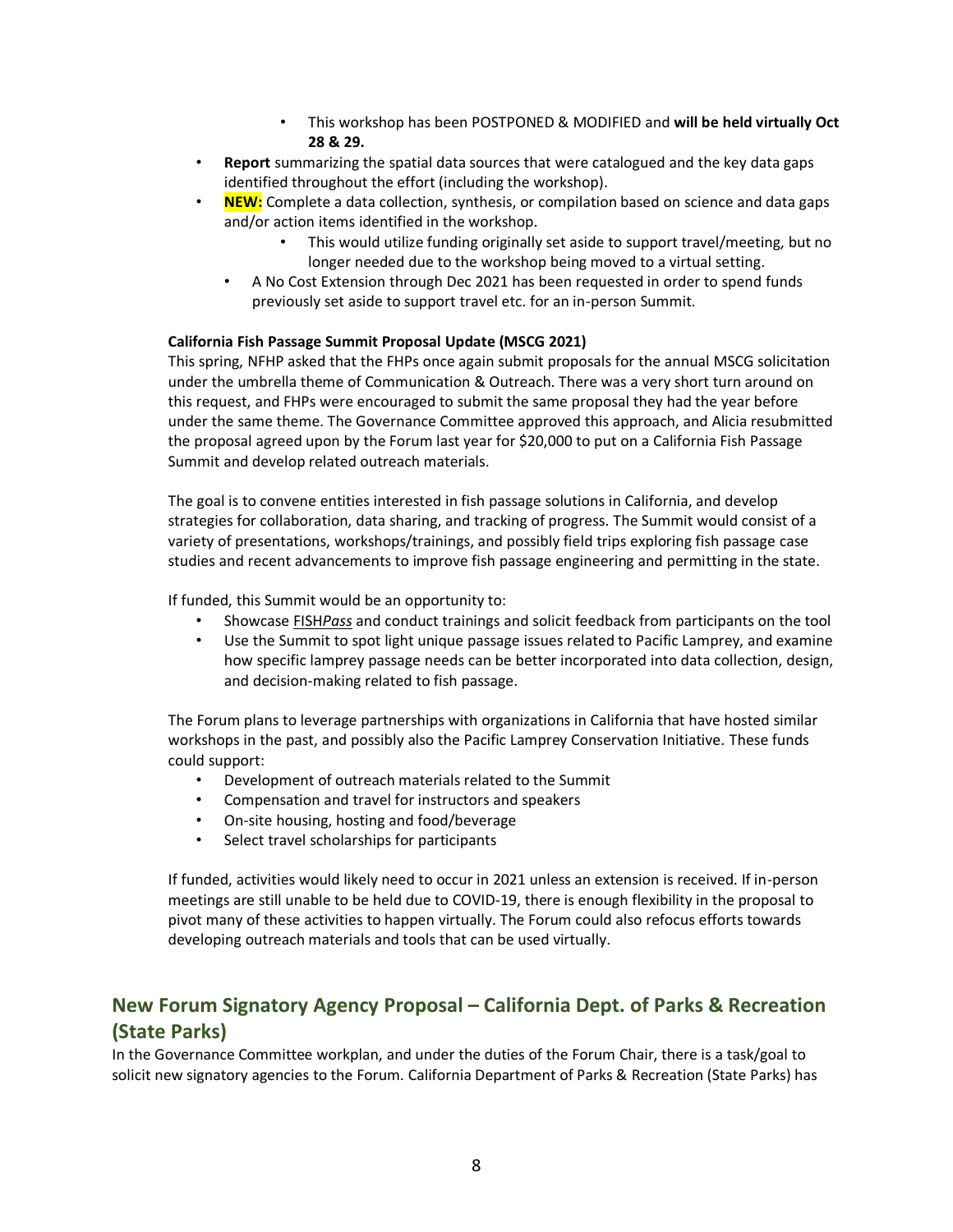been mentioned several times over the years, due to their reach across the state, collaborations with Forum signatory agencies, and the Forum has also provided funding to several projects on state parks land.

In light of all this, Bob reached out to colleagues at State Parks, and in March2020 members of the Forum Governance Committee (Bob, Damon, Anna and Alicia) had a call with representatives from State Parks (Terri Gaines, Gena Lasko, and Marissa Parish) to discuss the possibility of State Parks joining the Forum. All involved agreed it would be advantageous to both groups to pursue this relationship.

On behalf of State Parks, Terri Gaines (Environmental Program Manager in the Natural Resources Division), expressed the organization's enthusiasm to join the Forum. The mission of the Forum aligns well with their guiding principals and philosophy, and there are many opportunities to share expertise and information they already look forward to building on. She thanked Bob, and the Forum, for the invitation. State Parks is already working in collaboration or support of the Forum and its objectives in a variety of ways, but they are also looking forward to participating and collaborating in a more official capacity as a Forum signatory agency.

Terri reviewed the following commitments State Parks is proposing for their section of the MOU:

- *1. Participate as a member of standing committees and working groups as needed and resources permit.*
- *2. State Parks will periodically update Forum members of passage issues, activities and resource priorities within State Park Units, and provide updates to the Passage Assessment Database.*
- *3. Pursue funds to remediate blockage and impediments to fish passage at priority road/stream/trail crossings within units of the State Park System that are consistent with State Parks Mission and policies, and as resources permit.*
- *4. State Parks will inspect and inventory road/stream crossings within the State Parks' anadromous watersheds consistent with Department priorities, and as funding is available.*
- *5. State parks will assess, and implement fish passage projects, consistent with State Parks Mission and policies, and other stewardship priorities, as funding and other resources become available. State Parks will use an ecosystem/landscape scale approach that focuses on natural processes and benefits multiple species, allows for natural hydrologic stream processes, protects cultural resources, and considers climate change impacts and resilience opportunities.*
- *6. State Parks will work collaboratively with State Parks' partners, neighboring landowners and road right of ways (County and Caltrans partnerships) on approved fish passage projects, as appropriate.*
- *7. State Parks will use best practices in training its staff in the proper identification, assessment, and design criteria for fish passage.*

Two of the aspects that they are particularly excited to work on include identifying data gaps (#2), and implementing fish passage projects. Marisa Parish (State Parks) also pointed out that across their 21 districts, 13 are coastal. Currently there is not a uniform approach to dealing with fish passage and anadromous species, so this is a great opportunity to tap into the Forum's expertise. Terri expects that their next steps would include reaching out to their district staff to gauge their interest in participation, familiarity with the Forum, data gaps, and seeing how to share that information.

Bob invited Forum members to ask questions, and discuss State Parks joining as a Forum signatory agency. Damon thanked them for their interest, and was excited to welcome them to the Forum. Jon Mann also echoed support for State Parks entering the Forum.

Melinda noted that Caltrans does not collaborate on prioritization within the Forum, that is done through the FishPACs. She noted the capitalization error in reference to Caltrans within the commitments (corrected above). Alicia will make that edit in the language when she adds it to the final version of the MOU.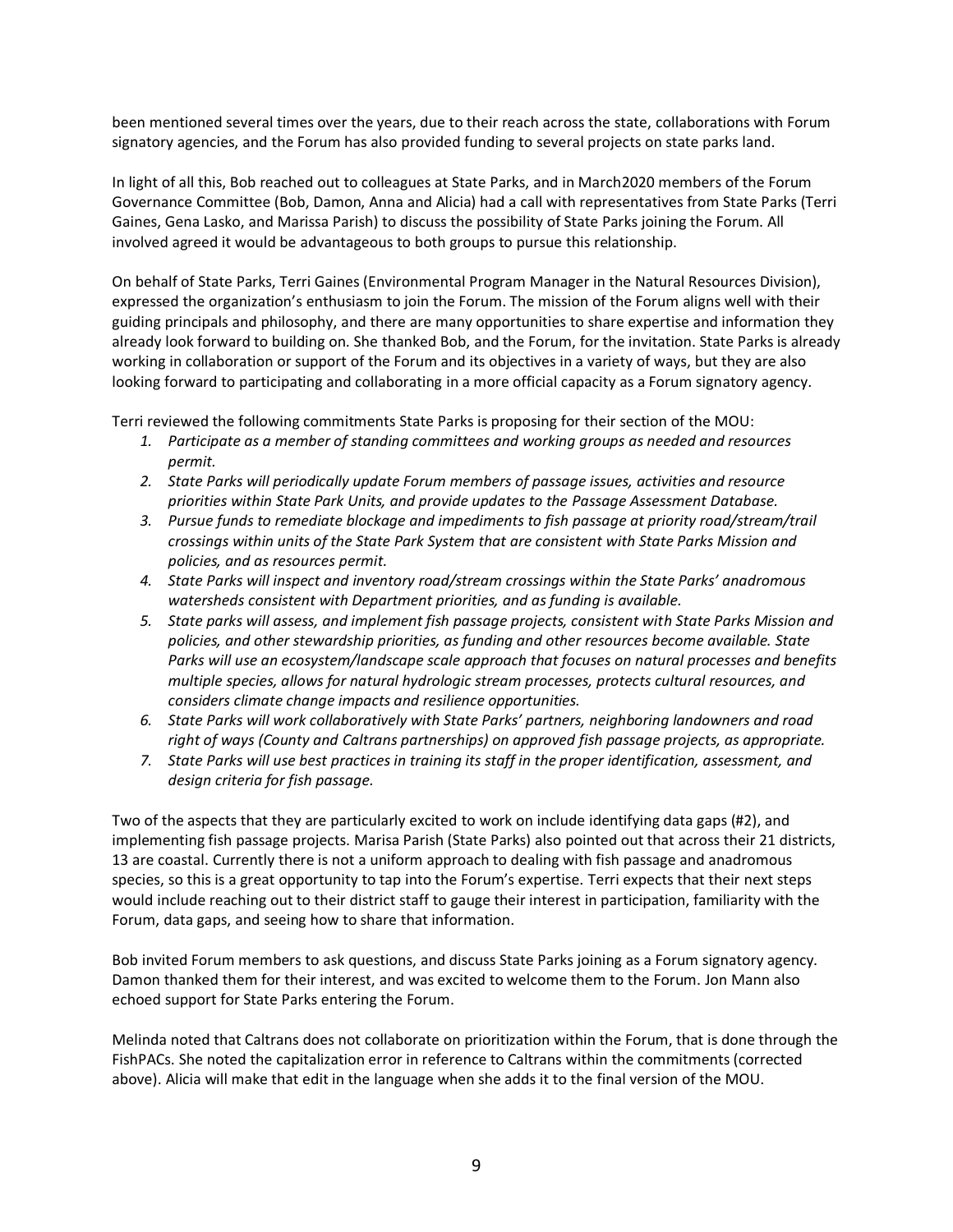Bob made a motion to vote to accept California Department of Parks & Recreation (State Parks) as a member of the Forum, and Tom Shroyer (CDFW) seconded the motion. A voice vote was held, and the motion was unanimously approved by all Forum signatory agency representatives. Results are included below:

- USFWS YES
- NOAA/NMFS YES
- USFS YES
- CDFW YES
- CDWR YES
- Caltrans YES
- Coastal Conservancy YES
- CalTrout YES
- Trout Unlimited YES
- PSMFC YES

# **MOU Update**

Bob thanked Forum members for their efforts to review their organizations' commitment language and the MOU as a whole. At the date of this meeting, all signatory agencies had supplied language outlining their respective organization's commitments, which were compiled and distributed to the Steering Committee for review. A summary of the changes made to the body of the MOU (which pertains to all signatory agencies) as of this meeting on July 22 were as follows:

- Date document updated (throughout)
- American Rivers has been removed as a signatory as they are no longer a Forum signatory agency.
- There are now 20 total Fish Habitat Partnerships (vs. 19 when this document was last updated)
- The Forum's Objectives have been updated to reflect what is in the current version of the strategic framework (previously there were nine, now there are seven)
- The Army Corps of Engineers was also removed from section VI. (Support of Principal Signatory Agencies) as they are no longer a Forum signatory agency.
- This MOU will expire December 31, 2030 (previous MOUs lasted for five years, however, the Forum agreed to change to change this update to occur every 10 years).

During his review on behalf of the Coastal Conservancy, Sam Jeniches also reviewed the current language of the body of the MOU, in particular the language of "seeking additional funding" found in Goal 5 which stated "*As permitted by law, seek additional funding sources for fish passage projects within the geographic scope of the Forum and administer a strategic funding program to further the Forum's mission once funding is secured."* Sam noted that this may better fit as an objective (vs a goal), since there were no objectives serving it as a goal. He also noted that making Goal 5 an objective, would use existing and already approved language from within the MOU, which wouldn't substantively change the intent of the MOU. Sam proposed making the following language changes:

- 1. Consider eliminating Goal 5, or make it an Objective, as none of the currently identified Objectives support it as a "Goal".
	- Current Language of Goal 5: *"As permitted by law, seek additional funding sources for fish passage projects within the geographic scope of the Forum and administer a strategic funding program to further the Forum's mission once funding is secured."*
- 2. If Goal 5 were made an Objective, it could support Goal 2 with the proposed modification (in red text).
	- Goal 2: *"Facilitate collaboration, coordination, and communication among state, federal and local agencies, researchers, restoration contractors, landowners, and other interested stakeholders on fish passage improvement programs, funding programs, and projects."*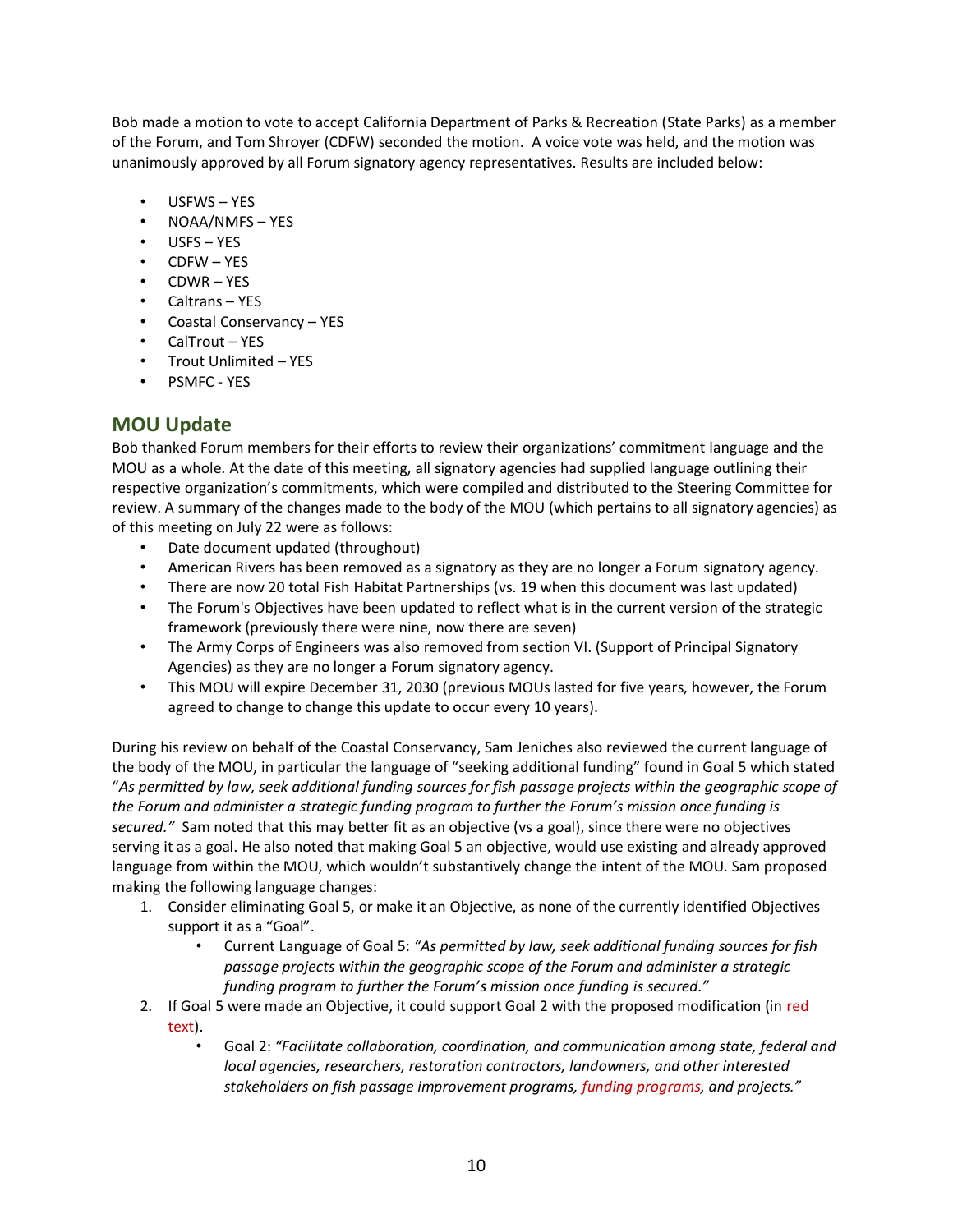PSMFC, USFS, CalTrout, Trout Unlimited, NMFS, Coastal Conservancy, and DWR did not have objections to making these changes, and it was noted that these edits fit well into some of the suggestions made during the review of the Strategic Framework the year before. Caltrans expressed concerns, and stated that it does not coordinate funding. If this language was changed, it would likely need to be reviewed again by Caltrans management.

The Forum Steering Committee held a vote on whether or not to include the suggested changes into the body of the MOU. The results are as follows:

- USFWS YES
- NMFS YES
- USFS YES
- CDFW YES
- CDWR YES
- Caltrans Abstained
- Coastal Conservancy YES
- State Parks Abstained (due to not yet being a Forum signatory agency)
- CalTrout YES
- Trout Unlimited YES
- PSMFC YES

Alicia walked through the timeline (see at the bottom of this section) asked for questions. Jon Mann will be coordinating with Tom to update the CDFW language and move it through the appropriate internal channels for review, approval, and signature. Jon also pointed out that the Bylaws are included in the MOU, and asked if they could also be sent out when the MOU goes out for signature. Alicia will include the Bylaws and a summary of changes to the language of the MOU and signatory agencies, when she sends it back out to Forum members to collect signatures. DWR would also like to make some additional changes to their commitments. Jim will work with Alicia to get those done as soon as possible.

#### **Timeline to Update Forum MOU**

- **March 6:** Alicia sent each Forum signatory the updated MOU, their respective organization's language, and a request to confirm their Forum Designee and Alternate.
- **May 15, 2020:** Original due date to send Alicia updated language, Forum Designee/Alternate.
- **July 7, 2020:** Alicia sent the updated MOU, including any updates to signatory agency sections, back out to the entire Forum for review.
- **July 22, 2020:** At the Forum's summer meeting signatory agency will have the opportunity to discuss any additional questions they have regarding the updated document and plans and/or challenges they may have for getting the MOU signed by their agency.
- **Post Summer 2020 Forum Meeting:** Alicia will send the final version of the MOU out to all signatory agencies for each to gather the appropriate signature from their organization.
- **October 1, 2020:** Signatures due to Alicia
- **December 31, 2020:** Current MOU expires
- **January 1, 2021:** New MOU goes into effect

Alicia will work with DWR and CDFW to collect the final edits they asked to make to their commitments. She will then update the MOU accordingly, and redistribute the documents to Forum members as soon as possible.

*\*Please note, after this meeting during further review and comparison of the language of the goals and objectives in the MOU and Strategic Framework, it was found that the language of Goal 5 was already captured in Objective 3 in the Strategic Framework. Thus, Goal 5 was deleted, and the phrase*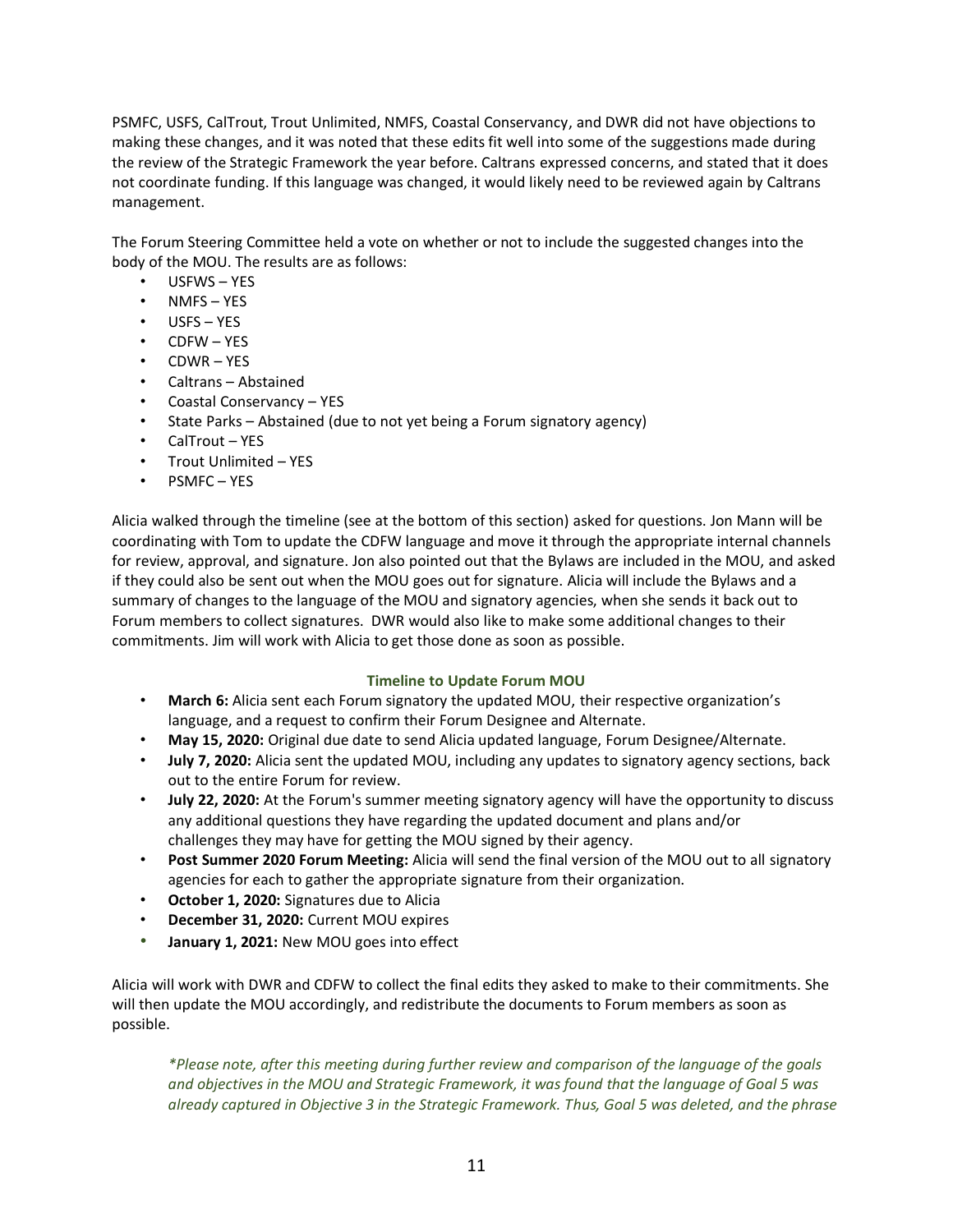"funding programs" was added to Objective 2 per the Coastal Conservancy's suggestion, but Goal 5 *was not made into a new objective. Forum members should reference an email from Alicia on August 3, 2020 for further details.* 

### **Central Valley Fish Passage Over Rim Dams**

Stacie Fejtek Smith and Jonathon Ambrose (NMFS) gave a presentation to update the Forum on fish passage efforts above Central Valley rim dams, and new efforts to share information and improve communications for Central Valley rim dam efforts. Reintroduction has been identified by NMFS in the Central Valley Recovery Plan as the only option for reestablishing salmonid populations in historically, but currently blocked habitat. In addition to updates on the reintroduction work being done at Shasta Dam on the McCloud River, Yuba River, Feather, and Tuolumne, the group also discussed the potential role and/or involvement of the Forum in the NMFS' Reintroduction Network.

The Reintroduction Network was developed by NMFS to provide opportunities for networking and information exchange by scientists, engineers and other stakeholders interested in salmon and steelhead fish passage above infrastructure that is not expected to be removed. The Reintroduction Network is made up of scientists, engineers, tribes, managers and other stakeholders engaged in fish passage in California, with a specific focus on stakeholders and decision makers already working in fish passage, but not exclusively in the Central Valley. Possible ways to engage with the Forum in the future could include regular updates to the Forum on the Reintroduction Network, and the possible development of an ad hoc working or subgroup.

Forum members expressed interest in learning more and finding ways to collaborate. They will discuss this further in its various committees.

# **Forum Committee Updates**

Each of the chairs/co-chairs of the Forum's three Committees (Governance, Science & Data, and Education & Outreach) gave brief updates on the recent activities of their Committees' since the Forum's last meeting in February 2020 in Santa Cruz. The updated and compiled work plans are available on the [Committee](https://www.cafishpassageforum.org/committee-resources-2)  [Resources](https://www.cafishpassageforum.org/committee-resources-2) page on the Forum's intranet. Additional highlights from each Committee's discussion include:

• **Governance Committee:** Bob Pagliuco (Governance Committee chair) provided an update on the Governance Committee's recent activities. In addition to working with State Parks to explore their interest in joining the Forum, in April and May, the Governance Committee supported the selection and development of this year's Waters to Watch nomination for [San Juan and Santiago Watersheds.](http://www.fishhabitat.org/waters-to-watch/detail/san-juan-and-santiago-watersheds-california) Members of the Governance Committee also met with representatives from Fly Fishers International who were interested in learning more about the Forum, and possibly working together on future efforts.

Damon Goodman (and Alex Jones) has also been working Ryan Fogerty within USFWS to find ways that the Forum can better coordinate with the National Fish Passage Program, and are excited that Ryan was able to attend this meeting. The hope is that there will be opportunities for in-person meetings, and possibly a discussion at a Forum meeting in the future to help build and strengthen the partnerships between these two programs.

Bob also once again reminded the group that he has served as the chair of the Governance Committee for many years. He is not required to step down from this role when his term as Forum Chair ends, but the new chair will become a member of the Governance Committee. If others are interested in participating in the Governance Committee, or becoming its chair please contact Bob.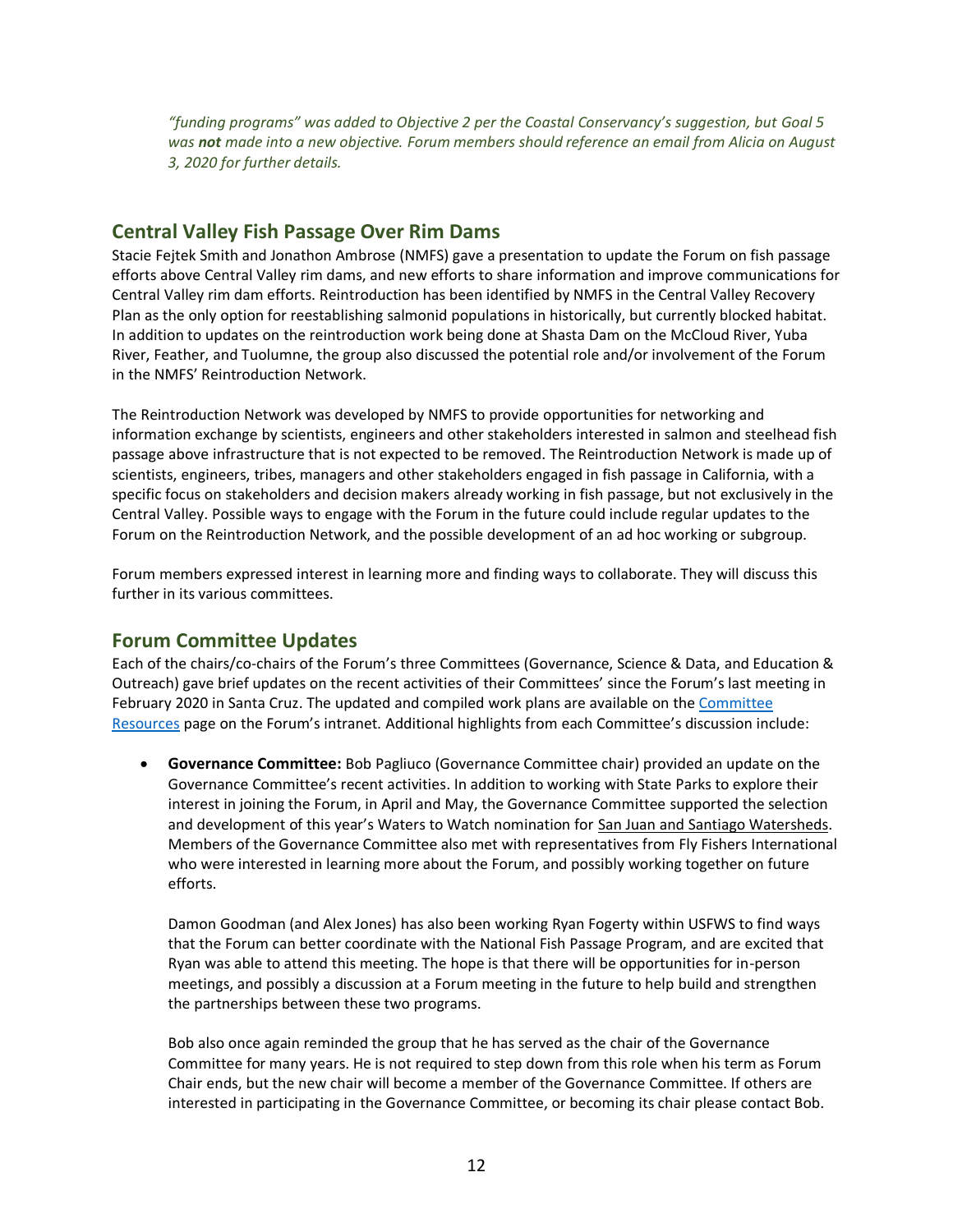• **Science & Data:** Sandi Jacobsen and Alex Jones serve as co-chairs of the Science & Data Committee (S&D Committee) and reviewed the S&D Committee's recent accomplishments which have largely centered around the supporting Anne and providing feedback on the development (and future implementation) of the PAD Plan which will be used to help guide an effort to review and update PAD records over a two-year timeframe. Implementation will be supported by the FISH*Pass* Working Group, members of the Science & Data Committee, and other yet to be identified partners and stakeholders.

Additionally, Alex has been spearheading an update to the NOAA Tier 1 Monitoring Worksheet that the Forum had been using to collect monitoring information from Forum-funded projects. NOAA was no longer actively collecting this information. The Science & Data Committee reviewed and approved updates and rebranding of this form, which will now be used in outreach to Forum-funded projects (and possibly others in the future) to gather information on monitoring postimplementation/completion. It will also be included in the package of supporting materials with the Forum's FY21 RFP this fall.

Sandi has also been working with the S&D Committee to develop a list of potential projects to profile in future monitoring case studies. This will also be done in collaboration with the Education & Outreach Committee.

• **Education & Outreach:** Alicia Marrs (Chair of the Education & Outreach Committee) gave a quick update on the Education & Outreach Committee's recent activities and plans for the remainder of 2020. In addition to developing and promoting the Forum's 2020 Waters to Watch nomination (mentioned above in the Governance Committee section), the Forum launched a twitter handle (@CAFishPassForum) to help amplify this announcement and other outreach efforts. Forum members and their agencies were encouraged to follow this account. Forum members are also encouraged to send Alicia any announcements, articles, photos etc. they may want to see profiled through this or through the Forum's other outreach vehicles (website, listserv, etc.).

The E&O Committee continues to seek outreach opportunities to promote FISH*Pass*. Alex Jones worked with USFWS Pacific Southwest Region to develop an [article on FISH](https://www.fws.gov/cno/newsroom/Highlights/2020/Finding_Their_Way_Fish_Pass/)*Pass,* which resulted in the Forum being featured in an 30 minute interview on Jefferson Public Radio scheduled for July 28.

A key outreach focus for the Forum right now is the StoryMap being developed for World Fish Migration Day 2020 (postponed to Oct 24) in collaboration with the Klamath River Renewal Corporation, to spotlight collaborative efforts to enhance fish passage by partners across the Klamath Basin in preparation for the eventual removal of the lower four Klamath River Dams.

The Education & Outreach Committee is always looking for new members. These individuals do not have to be the Forum designee or alternate, if you have someone within your organization that specializes or has a specific interest in communication and outreach they may also be a great addition to the E&O Committee.

• **Policy & Permitting Committee:** On May 21, the newly reinstated Policy & Permitting Committee had its first meeting. Anna Halligan is new chair, and members include Sandi Jacobsen, Holly Eddinger, Matt Clifford (TU), Erika Lovejoy (Sustainable Conservation), Monty Schmitt (Nature Conservancy), and Alicia Marrs. This group does include individuals from organizations that are not Forum signatories, but per the discussion at the September 2019 Forum meeting in San Diego, and